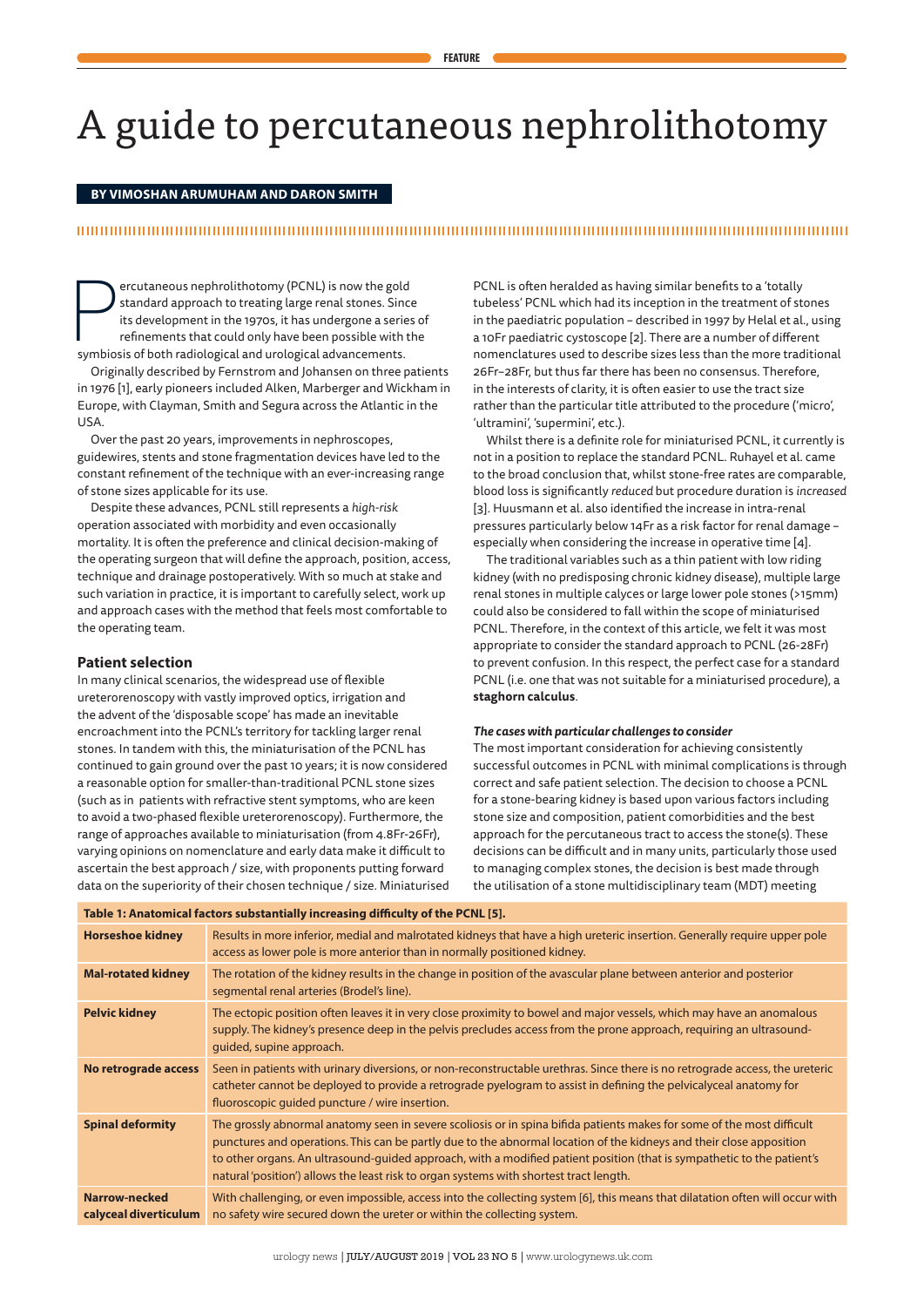| Table 2: Other less significant risk factors.                 |                                                                                                                                                                                                                                                                                                              |  |  |  |
|---------------------------------------------------------------|--------------------------------------------------------------------------------------------------------------------------------------------------------------------------------------------------------------------------------------------------------------------------------------------------------------|--|--|--|
| <b>Branched collecting system</b>                             | Particularly when stones are in multiple calyces and therefore torque manipulation of the scope is difficult.                                                                                                                                                                                                |  |  |  |
| <b>Tight infundibulae</b>                                     | Subsequent dilatation causes rupture of the calyceal neck, leading to extravasation at an early stage of the<br>operation.                                                                                                                                                                                   |  |  |  |
| <b>Significant obesity</b>                                    | This makes tract and sheath manipulation more difficult (a longer sheath and scope may be required).                                                                                                                                                                                                         |  |  |  |
| <b>Previous PCNLs or recurrent renal</b><br><b>infections</b> | These predispose to scarred peri-nephric tissue – this can cause significant difficulty when attempting to<br>gain access and tract dilatation.                                                                                                                                                              |  |  |  |
| <b>Hypermobile kidney</b>                                     | Wire access may not be too difficult, however dilatation is often challenging (as the kidney moves away on<br>manipulation so that the parenchyma cannot be dilated). Recommendations include dual puncture and<br>the deployment of an anchoring wire to reduce movement and dilatation over one wire only. |  |  |  |

# **Table 3: Summary of suprine versus prone position.**

|                           | <b>Supine</b>                                                                          | <b>Prone</b>                                                                                                                                                                             |
|---------------------------|----------------------------------------------------------------------------------------|------------------------------------------------------------------------------------------------------------------------------------------------------------------------------------------|
| <b>Anaesthetic</b>        | No significant positional concerns.                                                    | Requires awareness of pressure areas (orbits), spinal fixation upon prone<br>rotation, decreased venous return.                                                                          |
| <b>Irrigation</b>         | Lower calyceal pressure - reduced para-renal<br>reflux and easier escape of fragments. | Elevated calyceal pressure – but arguably improved vision.                                                                                                                               |
| <b>Operative time</b>     | Shorter time spent positioning patient.                                                | Increased time to transfer (from lithotomy position to prone). But<br>techniques to shorten transfer time include ureteric access in the 'frogs<br>legs' or prone 'split-legs' position. |
| <b>Radiation</b>          | Reduced radiation for fluoro-assisted puncture                                         | Imaging column directly over access area so less exposure to the surgeon's<br>/ radiologist's hands.                                                                                     |
| <b>Obesity</b>            | Longer tract length.                                                                   | Shorter track length.                                                                                                                                                                    |
| <b>Access</b>             | Often lower pole access due to position of<br>kidney.                                  | Upper pole access easier with posterior more medial calyces - along<br>brodel's avascular plane – reducing risk of bleeding.                                                             |
| <b>Complication rates</b> | No difference.                                                                         | No difference.                                                                                                                                                                           |
| <b>Stone-free rates</b>   | No difference.                                                                         | No difference.                                                                                                                                                                           |

involving urologists and uro-radiologists, with microbiologist input adding further value for the perioperative antibiotic prophylaxis and treatment.

However, there are some instances or circumstances where the risks of the operation may outweigh the potential benefits. Uncorrected coagulopathy is one such condition and is contraindicated in any percutaneous intervention including PCNL.

Similarly, uncorrected sepsis is a contraindication for PCNL, however in the complex stone harbouring multiple organisms held behind obstructed calyces, it may be impossible to completely clear the patient of bacteria without relieving the obstruction and / or treating the stones. In these instances, a percutaneous puncture may result in the discharge of pus. In such cases the safest approach is to deploy a nephrostomy and cover adequately with antibiotics. The subsequent management often depends on the patient's response upon decompression. It is often sensible to proceed to the operation whilst antibiotic cover is on board and sensitivities have been cultured with close microbiological support. Other factors that the MDT may consider to be unfavourable are listed in Tables 1 and 2.

# *Patient-related comorbidity*

Patients with staghorn stones suitable for PCNL can often be quite medically unfit; this will therefore translate into a higher postoperative risk of complications. Dore et al. found that the conditions of diabetes and cardiovascular disease were significantly correlated with an increased complication rate [7]. Similarly, Clavien-Dindo grade III classification complications were seen to be 2.7 times more common in patients with diabetes and hypertension [8] undergoing PCNL. However, it is widely accepted that large stones have a greater rate of growth [9] and there is an associated risk of mortality with untreated staghorn calculi [10]. Therefore, the approach would be to mitigate the operative risk by multi-specialty involvement throughout the perioperative episode.

# **The surgery**

# *Positioning*

The question of supine vs. prone positioning is often debated, with the outcome largely agreed to be a stalemate [11,12] – see Table 3 for a summary of supine versus prone position. Kamphuis et al. from the Clinical Research Office of the Endourological Society (CROES) study group state worldwide there is still a preference for the prone approach (80% perform prone) [13]. Perhaps the most important factor when determining a successful approach is the experience of the operating team.

#### *Access*

It is imperative that puncture takes place through the centre of the calyceal papillae to avoid damage to the interlobar and arcuate branches of the renal artery. It has been reported by Sampaio et al. that injury to interlobar vessels occurs in around 67% of upper pole and 13% of lower pole punctures [14].

Although fluoroscopy allows identification of the desired calyx for puncture (through the use of retrograde pyelography via an indwelling ureteric catheter), it is limited by its inability to see adjacent organs, such as pleura and bowel [15]. Additionally, ultrasound-guided puncture provides real-time, bi-planar tracking of the route of the puncture into the calyx; posterior calyces can be easily identified and the shortest route (thereby the least disruption to parenchyma) can be achieved. The 2017 meta-analysis by Liu et al. points to a shorter access time, higher success rate at first puncture and a reduced complication rate [16]. However, with benefits from both modalities, the combined approach of both fluoroscopy and ultrasound allows for the most efficient form of access. Bayles et al. report that 70% of the tracts in their pan-UK questionnaire were performed by radiologists, with the rest obtained by urologists [17].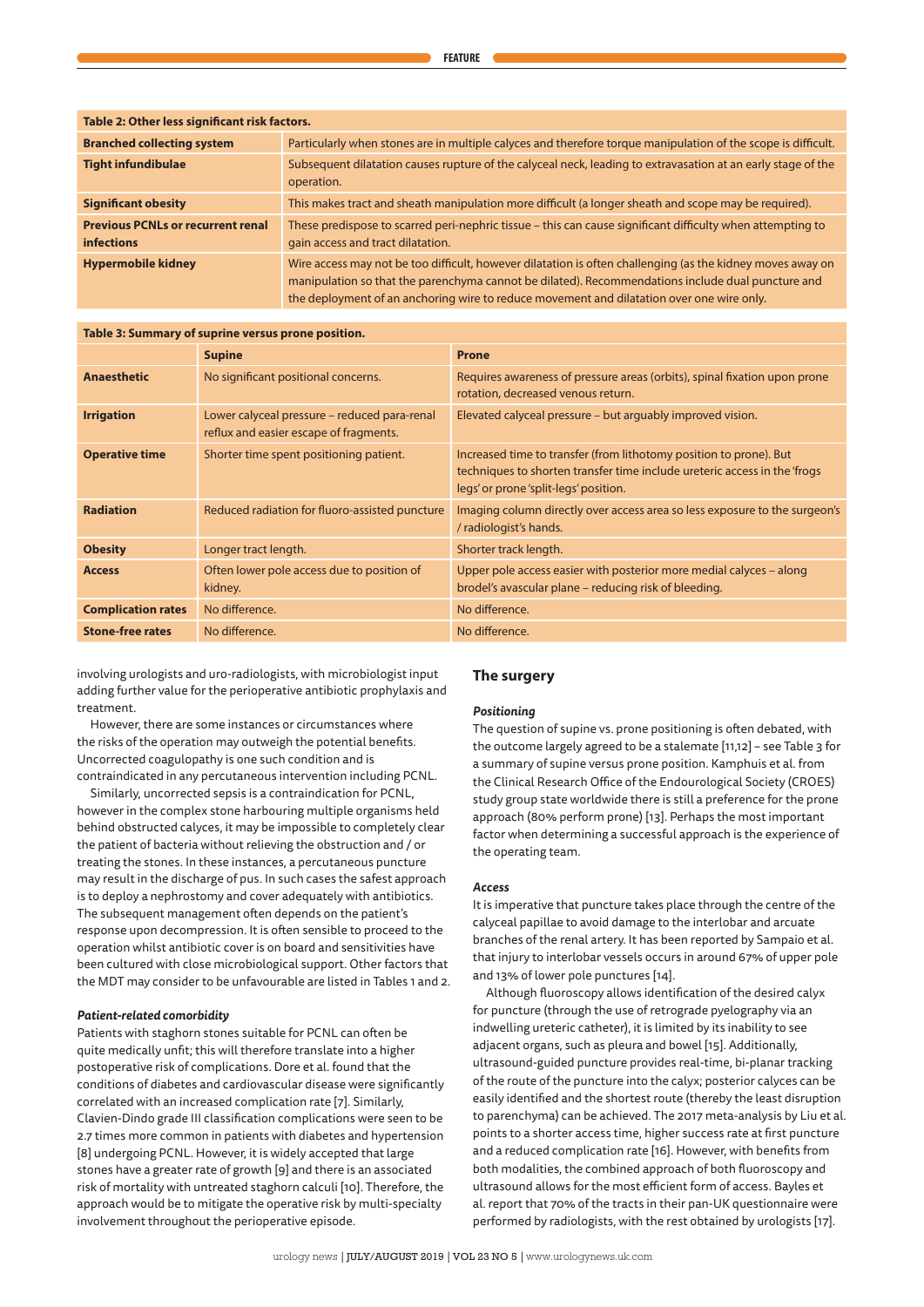# *Tract formation*

Tract dilatation can be made either with serial dilators (metal or plastic) or 'one-step' balloon dilatation; there is no conclusive evidence to a superior technique with advocates for both. Serial dilators allow a rigid scaffold for sequential dilatation and prevents 'waisting' sometimes seen in balloon dilatation. This technique it is of particular use when dealing with scarred perinephric tissues; conversely balloon dilatation takes a shorter period of time, in one step and with limited manipulation of tissues.

#### *Intraoperative decision-making*

The ideal tract runs along the axis of the infundibulum of the calyx and allows minimal manipulation with scope angulation. An upper pole puncture is preferred to allow the greatest opportunity to access the greatest number of calyces.

In patients with complex stone burden, multiple tracts may be required to clear. However, this also increases the bleeding risk from 7.6% to 18.5% [18]. Lu et al. suggested that colour Doppler could be used to assist in ultrasound-guided punctures to reduce the risk of damage to vasculature [19].

Intraoperative bleeding can obscure vision and absorb light. The operative vision can be improved by repositioning the access sheath either by advancing the sheath or identify the area of bleeding and applying tamponade.

Mariappan et al. showed that in obstructed systems the preoperative urine culture does not accurately predict risk of postoperative sepsis [20]. Therefore, the recommendation would be to send intraoperative pelvic urine and stone for culture to assist in the postoperative period (>24 hours).

#### *Drainage (Table 4)*

A variety of postoperative nephrostomy tube sizes are in use (6-28Fr), with proponents for and against the multitude of drainage tubes to choose from; the type is largely specific to unit or surgeon preference. The ideal characteristics include an internal calibre appropriate for adequate drainage, strength, the ability to provide adequate tamponade on renal parenchyma, tolerated by the patient and easy enough to insert and remove, but also one that can provide access for a second-look procedure if so required.

The term 'tubeless' PCNL is often used when a ureteric stent is inserted at the end of the procedure but without any percutaneous drainage. However, Zhao et al. showed that patients with antegrade stents have a lower length of stay compared to those with nephrostomy drainage only (1.9 vs. 3.2 days) [21]. In the immediate postoperative period of seven days, patients with stents had significantly worse quality of life scores (on the Wisconsin Stone Quality of Life questionnaire), when compared to those given nephrostomies (which were subsequently removed by day seven) – presumably due to the high prevalence of bothersome stent symptoms.

#### **Table 4: Key conditions that influence the decision for drainage.**

- Significant blood loss or collecting system injury.
- Residual stone burden and therefore the potential for a second phase flexible ureteroscopy (in which case a stent might help) or a second look nephroscopy (in which case a large calibre nephrostomy tube is helpful).
- Length of operative time.
- Size of access a miniaturised PCNL lends itself to avoiding drainage tubing due to the relatively atraumatic puncture and dilatation.
- Ease of procedure 'lift out' of stone versus protracted fragmentation of a large / infected stone (the former suitable for no nephrostomy whereas the latter would certainly benefit from one)

# 

**"Meticulous prior planning is invaluable in mitigating risk; however, despite the best planning and preparation both intra and postoperative complications can still result"**

#### 

Totally tubeless PCNL is associated with a reduced length of stay and improved postoperative analgesic requirements. A solitary stone, as a 'lift-out' case (thereby removing the need for a relook procedure), with one tract (reducing the risk of bleeding) in an uncomplicated kidney and patient, lends itself to a totally tubeless approach. This has been shown as a safe option in the carefully assessed patient by Xun et al., who noted that there were no significant differences in stone-free rate, postoperative fever or transfusion rate in patients without nephrostomy tubes compared with patients with one. [22].

# **Complications and postoperative management**

Meticulous prior planning is invaluable in mitigating risk; however, despite the best planning and preparation both intra and postoperative complications can still result. Transient fever was noted in 3.5% of 315 patients by Osman et al. [15], with infection related complications (urinary tract infection / sepsis / fever) as the main reasons for readmission across multiple studies. Armitage et al. describe the readmission rate as 9%, with 30-day mortality on average at 0.2% [23].

The CROES PCNL study group suggested that higher volume centres had better outcomes both in terms of stone-free rate as well as associated complications [24]. However, this was not a view held by the Clinical Effectiveness Unit at the Royal College of Surgeons who looked specifically at the UK hospital episode statistics database and found significance only in a reduced length of stay at higher volume units [25].

#### *Renal pelvic injury*

Intraoperative damage to the collecting system manifests by the observation of renal sinus or peri-nephric fat, akin to fine 'yellow cobwebs'. It is reported in up to 7% of procedures [26]. When this occurs, the operative procedure should be kept as brief as possible. Reducing the irrigating pressure during the operation and ensuring low drainage pressure postoperatively with the placement of a ureteric stent and urethral catheter or a nephrostomy is the recommended management – most perforations heal within 72 hours [27].

#### *Pleural compromise*

This is a rare complication but one that is important to identify early (Figure 1). The risk of injury increases for punctures that are supracostal especially those that are medial. Identification requires a degree of clinical suspicion; intraoperative signs include elevated pressures on ventilation and hypoxia. However, symptoms of respiratory compromise and pain do not usually declare themselves until the nephrostomy tube is removed (due to the tamponade effect of tube against pleura). Treatment is a rapid chest CT and urgent insertion of a chest drain.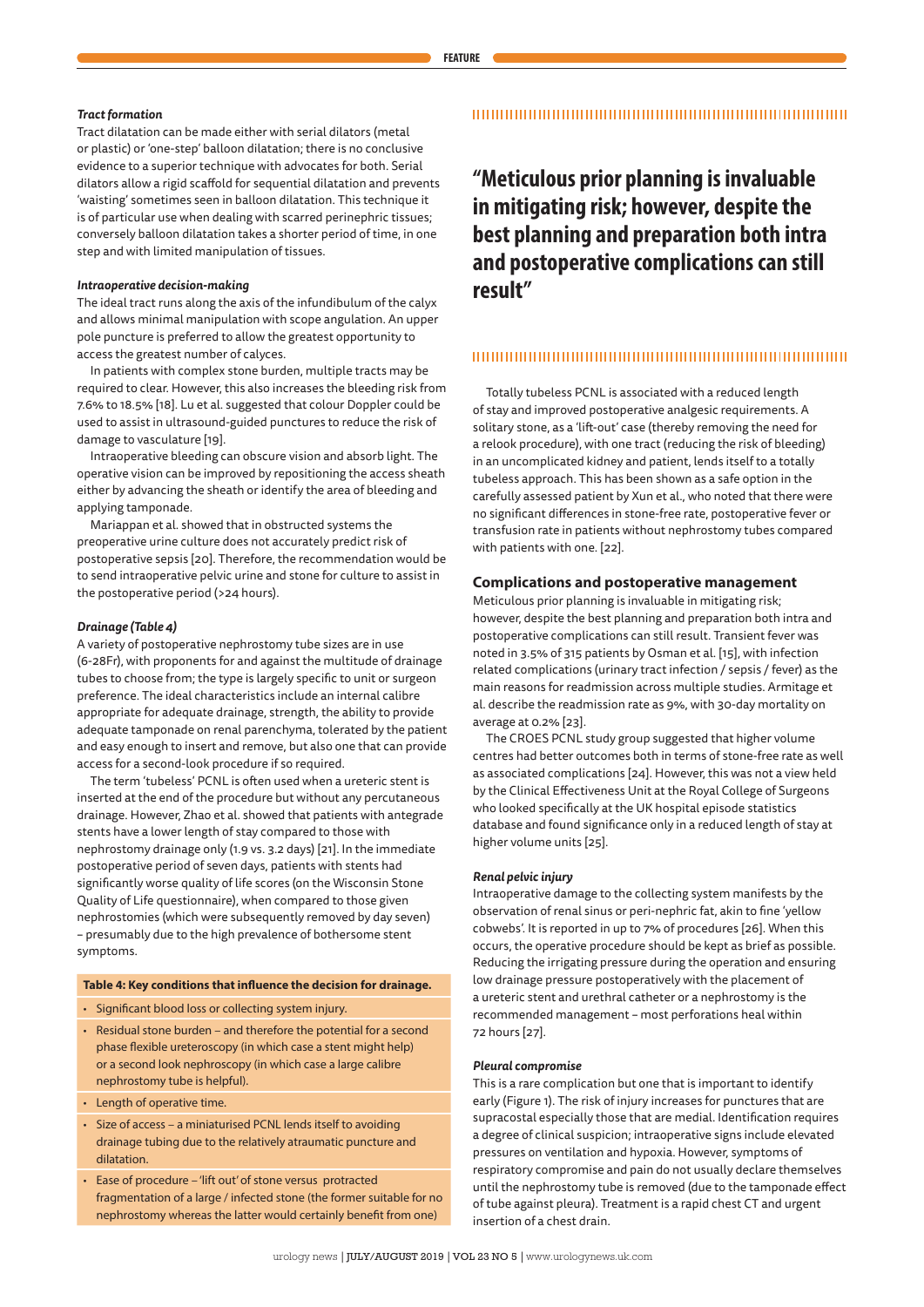



Figure 1: Right-sided hydrothorax post-supra 12th access for PCNL.

Ultrasound-guided puncture allows assessment of the pleura prior to puncture and shows movement in realtime. Despite this, supracostal access has a 10-15% risk of intrathoracic complications, compared to 1.5-4.5% with subcostal access [27]. Whilst a coiled nephrostomy is often enough to drain fluid and allow the pleura to heal, in cases where there is spillage of debris or significant empyema a formal chest drain may be required.

#### *Arterial injury*

Transfusion rates vary widely between series and depend on several factors including: number of tracts, length of procedure and surgical experience. Aspirin, which was typically ceased preoperatively has now been shown to be safe to continue [28]. Other antiplatelet agents (such as Clopidogrel) and anticoagulants need to be stopped, with appropriate bridging plans instituted perioperatively.

Arterial injury is often directly related to access; posterior calyceal access along Brodel's avascular plane (the watershed of the anterior and posterior segmental renal arteries) avoids blood vessels that course alongside the infundibulum – so that the tract runs parallel to and not across arteries and thus reducing the risk of arterial injury.

If stones cannot be easily reached it is important to avoid excessive torqueing of the rigid nephroscope and / or its sheath which can cause intraoperative venous injury, which will declare itself through a deterioration in vision due to bleeding. This may be avoided by the appropriate / judicious use of multiple tracts or the use of a flexible nephroscope, to access difficult calyces and avoid the need for a further puncture / dilatation.

Postoperative bleeding (Figure 2) can be usually resolved by a short period of nephrostomy clamping (10-15 minutes), especially if arising from venous vasculature. However, it is prudent to have a high clinical incidence of suspicion in such cases and proceed to renal angiography with angioembolisation. The postoperative transfusion rate varies widely in the literature, with the British Association of Urological Surgeons quoting the national average as 2.1% [29].



Figure 2: Post-PCNL bleed into retroperitoneum.

Whilst initially it might be reassuring, the absence of any bloodstained urine in the urethral catheter may indicate ipsilateral ureteric obstruction (either from a stone fragment, ureteric oedema or a blood clot) as the clear urine seen in the bladder represents normal urine from the contralateral kidney. Within this scenario, persistent and worsening haematuria through the nephrostomy is an indicator of clot-colic, for which additional vigilance for bleeding is needed. In any of these situations, imaging (by CT KUB, nephrostogram or CT angiogram as appropriate) will identify the level and cause of obstruction and allow onward management as required, including the opportunity to deploy an antegrade stent via the nephrostomy tract (Figure 3).



Figure 3: Pain on clamping nephrostomy with ensuing extravasation secondary to distal obstruction followed by interval nephrostogram after antegrade stent.

Delayed bleeding with dropping haemoglobin and associated loin pain is usually secondary to a pseudoaneurysm or an arterio-venous fistula and typically occurs at around five days, but can happen anytime one to three weeks postoperatively. Once again renal angiography with super-selective embolisation is the solution.

#### *Organ injury*

Colonic perforation is a rare complication of PCNL, this is in part due to the preoperative planning of cases and the relative low incidence of the retro-renal colon (<7%) [30].

Access through the 10th intercostal space and anterior to the posterior axillary line is the main risk factor for adjacent organ injury. Colonic, splenic, and liver perforation are rare complications ranging from 0-0.4% in series with >1000 patients [31]. However, advanced age, horseshoe kidney and left-sided operations were deemed independent predictors of colonic injury during PCNL [32].

#### *Sepsis*

Despite antibiotics on induction of general anaesthetic, it is not unusual for complex stone patients to have a transient bacteraemia and subsequent pyrexia during the postoperative course. Urinary sepsis is the most common complication following PCNL [23,33] and ranges from 0.7-4%.

It is therefore crucial to have contemporary urine culture and sensitivities in the lead-up to the operation and to work closely with the microbiology team to adjust treatment algorithm dependent on the stone culture and subsequent clinical response. It is useful to send the intraoperative stone specimen for culture and sensitivity,